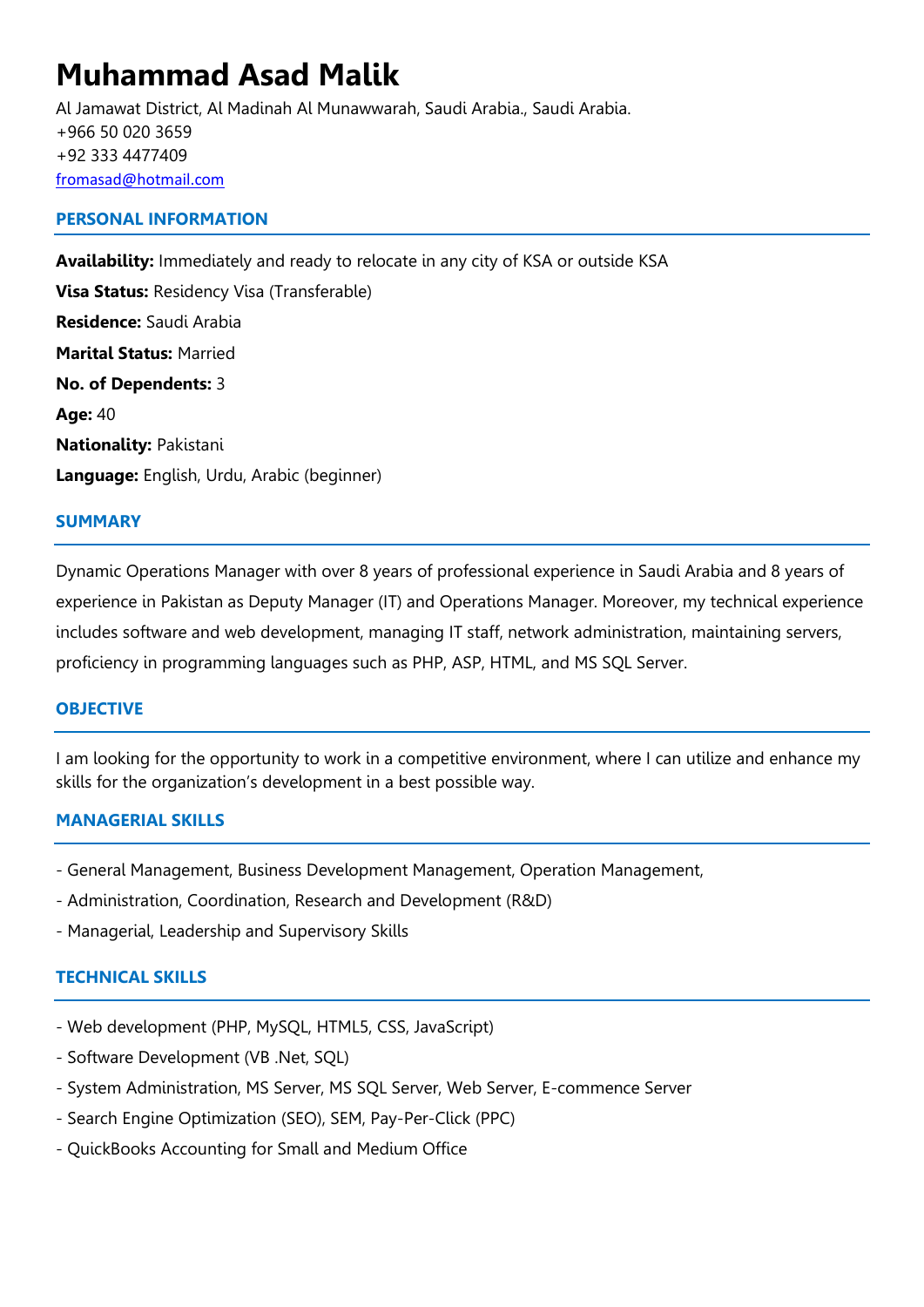**Operations Manager, Office of Editor-in-Chief Journal of Taibah University Medical Sciences (JTUMed) College of Medicine, Taibah University, Madinah, Saudi Arabia**

#### **January 2012 – August 2020**

As a manager, office of the Editor in Chief, Journal of Taibah University Medical Sciences.

- I am responsible for maintaining the office of the journal and day to day task.
- Replying the email on authors, reviewers and instructions to publishing body (Elsevier).

• Manage the postage delivery of hard copies of the Journal to all universities in KSA, also editorial board, advisory board, authors, reviewers and others.

- Creating bimonthly progress and publishing issue report for editorial team meetings, generating peer reviewing, submitted articles and rejected articles reports.
- Letter writing to authors, reviewers for article submission (Call for papers)
- Creating instruction for honorarium of reviewers and editorial team and sent to accounts department of the university and follow up till payment.

#### **Additional duties:**

I also assist the Dean (College of Medicine) for the academic staff promotion evaluation which includes researching and communicating with the appropriate reviewers, checking plagiarism, reporting evaluation results etc.

#### **Achievement and Innovations:**

- I developed a unique online system and website for the peer review promotions process of the academic staff of Taibah University. This involves invitations, editorial management process, and decisions by the national and Int'l referees through an integrated and dynamic system. This system has significantly promoted the review and decision-making processes of the academic promotions by the scientific council of Taibah University.
- I developed the websites for Journal of Taibah University Medical Sciences, featuring the article submission, publishing articles, journal's information regarding EIC, editorial board, advisory board, reviewers, and published issues.
- I also developed the websites for surgery and radiology department including mission and vision, staff meta-data, online lectures slides and course objectives, study guides and online notifications for the staff and students.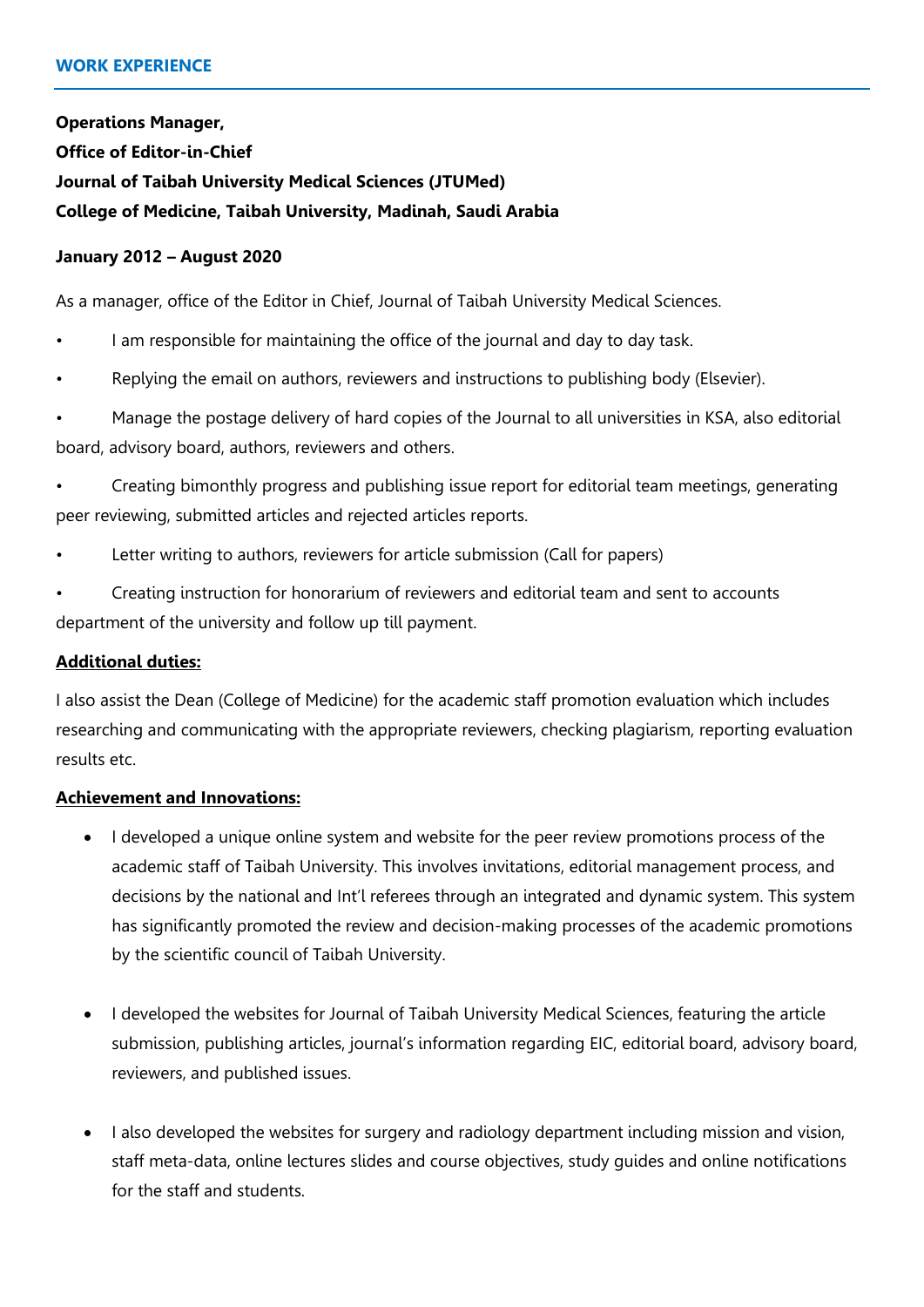# **Web Manager / Remote Team Leader SDSOL Technologies**

#### **(Freelance)**

SDSOL Technologies is a Miami tech studio, having head office in Miami, USA and offshore setup in Pakistan.

My responsibilities are remotely managing WordPress websites development, taking mock-ups from designer and finishing it in professional WordPress websites with my team. Few recent finished projects are listed as under.

| <b>Website Projects</b> |                        |
|-------------------------|------------------------|
| Sitypetz.Com            |                        |
| Sdsol.Com               |                        |
| Inviteandmeet.Com       |                        |
| Buffalomember.Com       |                        |
| Smartdrive.Net          |                        |
| Gamebinapp.Com          |                        |
| Mouruapp.Com            | WordPress (PHP, HTML5, |
| Astrogodapp.Co          | JavaScript, Mysql)     |
| Dimensioncapital.Com    |                        |
| Surete.Co               |                        |
| Miamitechpro.Com        |                        |
| Criblis.Com             |                        |
| Mytutorlab.Com          |                        |
| Carprixapp.Com          |                        |
| Huslux.Com              |                        |
| Padl.Co                 |                        |
|                         |                        |
| Lauratosato.com         | Magento (PHP, HTML5,   |
|                         | JavaScript, Mysql)     |

# **Deputy Manager, Software Engineer Information Technology Department (IT Dep.) Punjab Government Servant Housing Foundation (PGSHF), Lahore, Pakistan**

## **November 2007 to January 2012**

PGSHF is a Government sector autonomous body having more than 200 employees in Lahore, Pakistan.

My administrative role was to carry out the duties of deputy director of IT department, reporting to organization's management, IT department budget forecast, Job assignment, project planning and timelines.

My technical duties as a software engineer were to manage the organization's website, subscribers, SQL Databases and Visual Basic (VB) software application development.

**Website Project:** pgshf.gop.pk (ASP, HTML, MS SQL 2008)